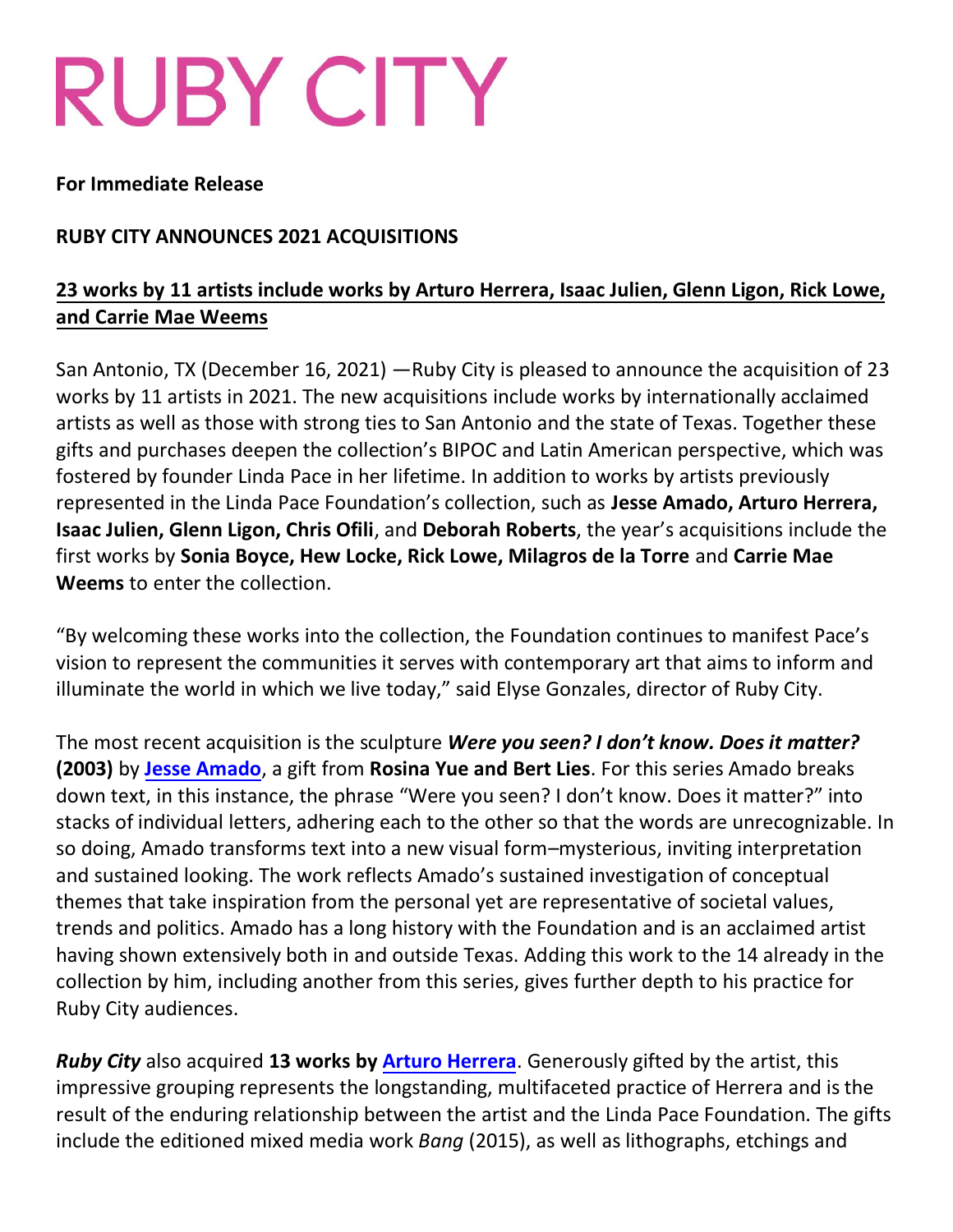cyanotypes that date from the past twenty years. Many of these works will be featured in a solo exhibition of the artist's work to open in March 2022 at Ruby City.

**[Rick Lowe](https://www.ricklowe.com/)**'s abstract painting, *Untitled* **(2021)**, is the first work by Lowe to join the permanent collection. This large-scale painting, whose imagery is an abstracted derivation of domino game patterns, alludes to both personal and socio-political concerns. Lowe has created several series of works which overtly and indirectly address race, community and systemic inequities; *Untitled* (2021) relates to his concentrated investigation of the game of dominoes as a signifier of community.

The recently acquired work by Austin-based artist **[Deborah Roberts](http://www.deborahrobertsart.com/artist-statement)**, *Cock-a-doodle-doo* **(2020)**, is currently on view in Roberts' solo exhibition, *I'm*, at MCA Denver. The mixed media collage on canvas depicts a young boy attempting to appear older and physically larger. He stands with clenched fists, defiantly confronting the viewer with his confident **Passigle** perhaps cocky **Posture.** Roberts's images of African American youths reveal the complex circumstances of Black identity today—in this case the "double standard" faced by young Black men who are expected to grow up sooner than their White counterparts, yet their seeming maturity only feeds longstanding racist stereotypes of their dangerousness.

The **Rivington Place Portfolio (2006)** is a generous gift from **Lee Anthony and J. Travis Capps, Jr.** The portfolio consists of editioned works by international artists including **[Sonia Boyce](https://soniaboyce.net/)**, **[Isaac Julien](https://www.isaacjulien.com/about/)**, **[Glenn Ligon](http://www.glennligonstudio.com/biography)**, **[Hew Locke](https://www.halesgallery.com/artists/15-hew-locke/overview/)**, **[Chris Ofili](https://www.tate.org.uk/art/artists/chris-ofili-2543)** and **[Carrie Mae Weems](http://carriemaeweems.net/bio.html)**. The portfolio includes photography, traditional printmaking and collage. This extraordinary gift of works fills gaps in the Foundation's holdings for three significant artists: Boyce, Weems, and Locke. The balance of prints gives further rich context to artists' works already in the Collection and purchased by Pace during her lifetime: Julien, Ligon and Ofili.

*Recollection #1* **(2020)** by New York-based artist **[Milagros de la Torre](https://www.milagrosdelatorre.com/biography)** is one in a series comprising security mirrors etched with constellations signifying important dates to the artist and her practice. Prompting viewers to see themselves among the etched patterns, Recollection #1 effectively provokes issues related to identity, power and control. de la Torre's work reflects her extensive research into systems of politics and authority, including practices such as surveillance and racial profiling. This work is etched with the constellation of Linda Pace's birthday. de la Torre highlights Pace's birthdate as a means of recognizing the important nature of the artist's residency period at Artpace, the renowned residency program who shares the same founder as Ruby City.

### **About Ruby City**

Ruby City is a contemporary art center in San Antonio, TX, dedicated to providing a space for the city's thriving creative community to experience works by both local and internationallyacclaimed artists. Envisioned in 2007 by the late collector, philanthropist and artist Linda Pace, Ruby City presents works from the Linda Pace Foundation Collection of more than 900